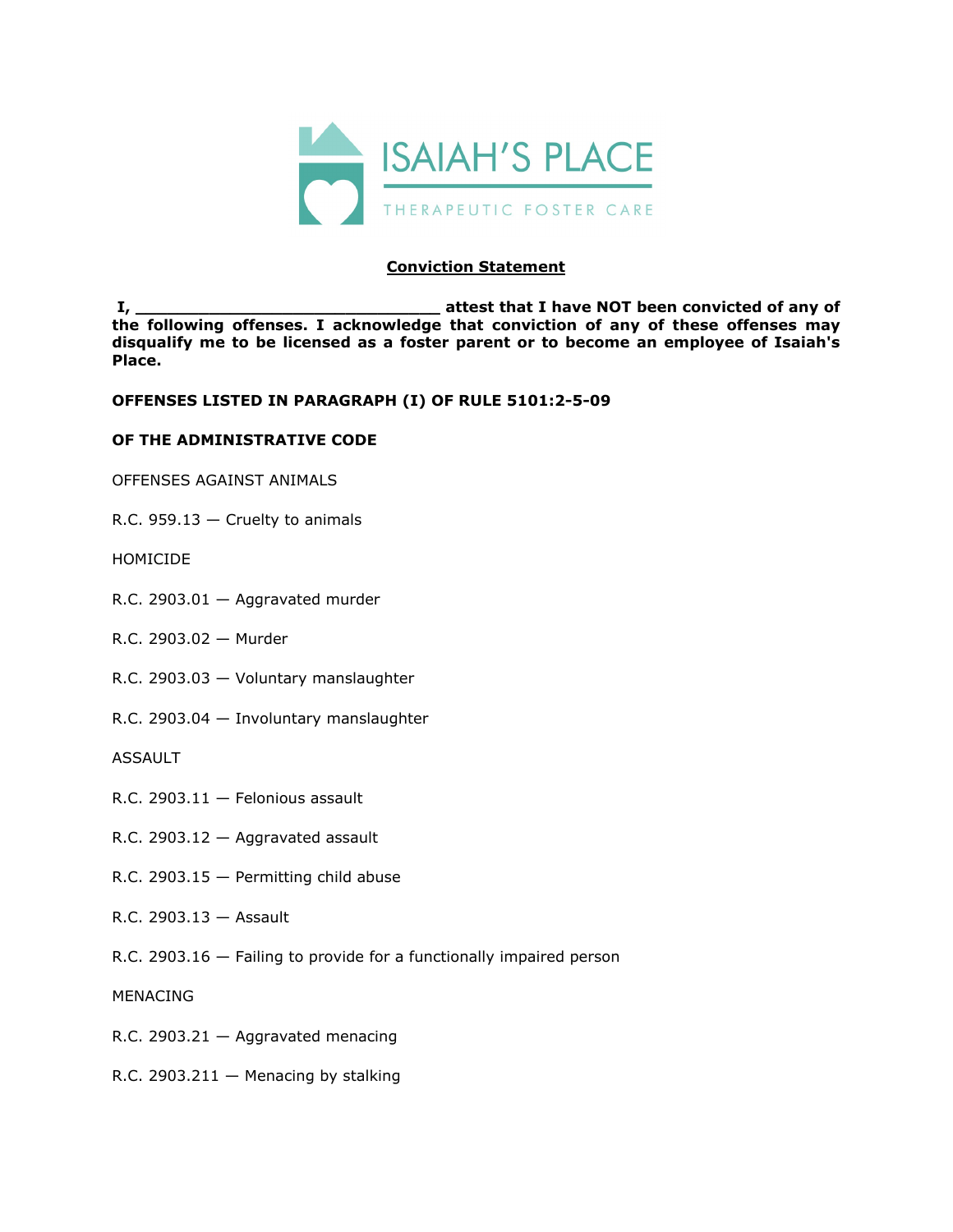- R.C. 2903.22 Menacing
- PATIENT ABUSE AND NEGLECT
- R.C. 2903.34 Patient abuse, neglect
- KIDNAPPING AND RELATED ISSUES
- R.C. 2905.01 Kidnapping
- R.C. 2905.02 Abduction
- R.C. 2905.04 Child stealing (as this law existed prior to July 1, 1996)
- R.C. 2905.05 Criminal child enticement
- SEX OFFENSES
- R.C. 2907.02 Rape
- R.C. 2907.03  $-$  Sexual battery
- OFFENSES LISTED IN PARAGRAPH (I) OF RULE 5101:2-5-09
- OF THE ADMINISTRATIVE CODE
- R.C. 2907.04 Unlawful sexual conduct with a minor
- R.C. 2907.05 Gross sexual imposition
- R.C. 2907.06 Sexual imposition
- R.C. 2907.07 Importuning
- R.C. 2907.08 Voyeurism
- R.C. 2907.09 Public indecency
- R.C. 2907.12 Felonious sexual penetration (as this former section of law existed)
- R.C. 2907.21 Compelling prostitution
- R.C. 2907.22 Promoting prostitution
- R.C. 2907.23 Procuring
- R.C. 2907.25 Prostitution
- R.C. 2907.31 Disseminating matter harmful to juveniles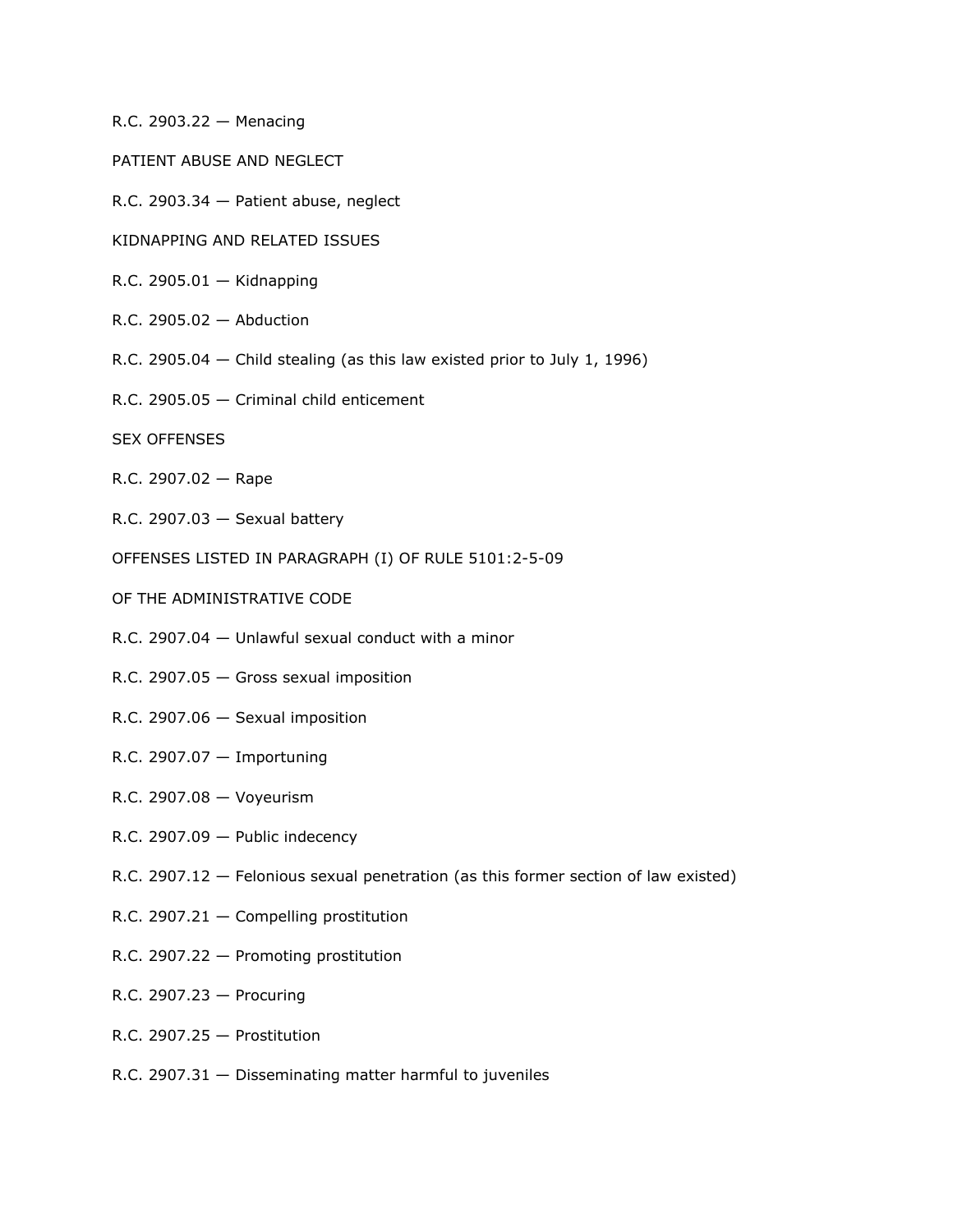- R.C. 2907.32 Pandering obscenity
- R.C. 2907.321 Pandering obscenity involving a minor
- R.C. 2907.322 Pandering sexually oriented matter involving a minor
- R.C. 2907.323 Illegal use of a minor in nudity-oriented material or performance

ARSON

- R.C. 2909.02 Aggravated arson
- R.C. 2909.03 Arson
- R.C. 2909.22 Soliciting or providing support for act of terrorism
- R.C. 2909.23 Making terroristic threat
- R.C. 2909.24 Terrorism
- ROBBERY AND BURGLARY
- R.C. 2911.01 Aggravated robbery
- R.C. 2911.02 Robbery
- R.C. 2911.11 Aggravated burglary
- R.C. 2911.12 Burglary
- THEFT AND FRAUD
- R.C. 2913.49 Identity Fraud
- OFFENSES AGAINST THE PUBLIC PEACE
- R.C. 2917.01  $-$  Inciting to violence
- R.C. 2917.02 Aggravated riot
- OFFENSES LISTED IN PARAGRAPH (I) OF RULE 5101:2-5-09
- OF THE ADMINISTRATIVE CODE
- OFFENSES AGAINST THE FAMILY
- R.C. 2919.12 Unlawful abortion
- R.C. 2919.22 Endangering children